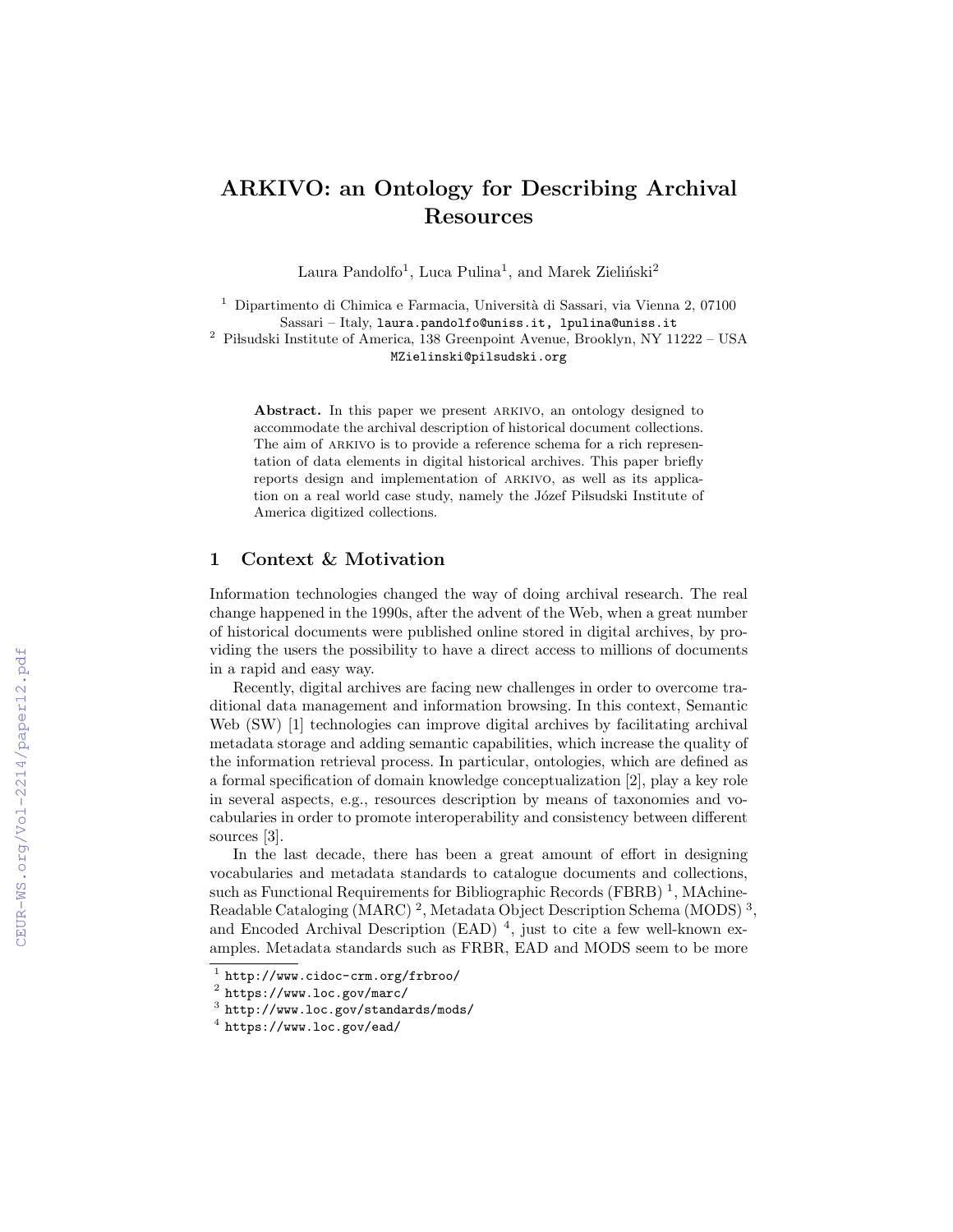devoted to human consumption rather than machine processing [4], while concerning MARC some experts experienced that it is not suitable neither for machine processable nor for actionable metadata [5, 6]. Also, MODS is focused on objects such as books, and EAD, even reflecting the hierarchy of an archive, is focused on finding aids and the support for digitized objects is limited. Despite the wide range of metadata standards, there is an ongoing lack of clarity regarding the use of these resources, which leads to the conclusion that in absence of a standardized vocabulary or ontology, different institutions will continue to use their own distinct systems and different metadata schemas.

In this paper we present ARKIVO, an ontology designed to accommodate the archival description, supporting archive workers by encompassing both the hierarchical structure of archives and the rich metadata attributes used during the annotation process. The strength of arkivo is not only to provide a reference schema for publishing Linked Data [7], but also to describe the relevant elements contained in these documents.

The paper is organized as follows. In Section 2, we describe the design process of arkivo and we give some details about the implementation. In Section 3, we describe the application of ARKIVO to the digitized collections of the Józef Pilsudski Institute of America, and we conclude the paper in discussing future work.

## 2 ARKIVO Ontology

In this Section, we describe the design process of ARKIVO, in order to define key concepts and relations. We also give some insights about its implementation.

As a starting point, we considered the archival management practices and the most common methods used by archives for storing and cataloging materials. Archival resources are typically organized following a hierarchy composed of different layers (i.e., fonds, file, series, item), in which *fonds* represent the highest level of that structure, while item the lowest.

In the design phase, we considered the best practices used by archive workers in the metadata collection process. Usually, this tasks is conducted by selecting items and trying to locate, in addition to a title and abstract, key persons, places, dates and events mentioned in the item. These data are especially important in describing an historical document. One can sometimes identify the author, or document creation date, in which case the assignment of the role can be more specific. In most cases, however, one can only note that the name, place or date was mentioned in the document. We decided to model these categories of information into the ontology, in order to give all the useful elements to support the annotation process.

Next, we examined some existing standards and metadata vocabularies potentially compatible with the considered domain, in order to re-use them as core ontologies. In the following, we report core ontologies and vocabularies used in arkivo. Dublin Core [8] and schema.org [9] represent the most used vocabularies for describing and cataloging both Web and physical resources, such as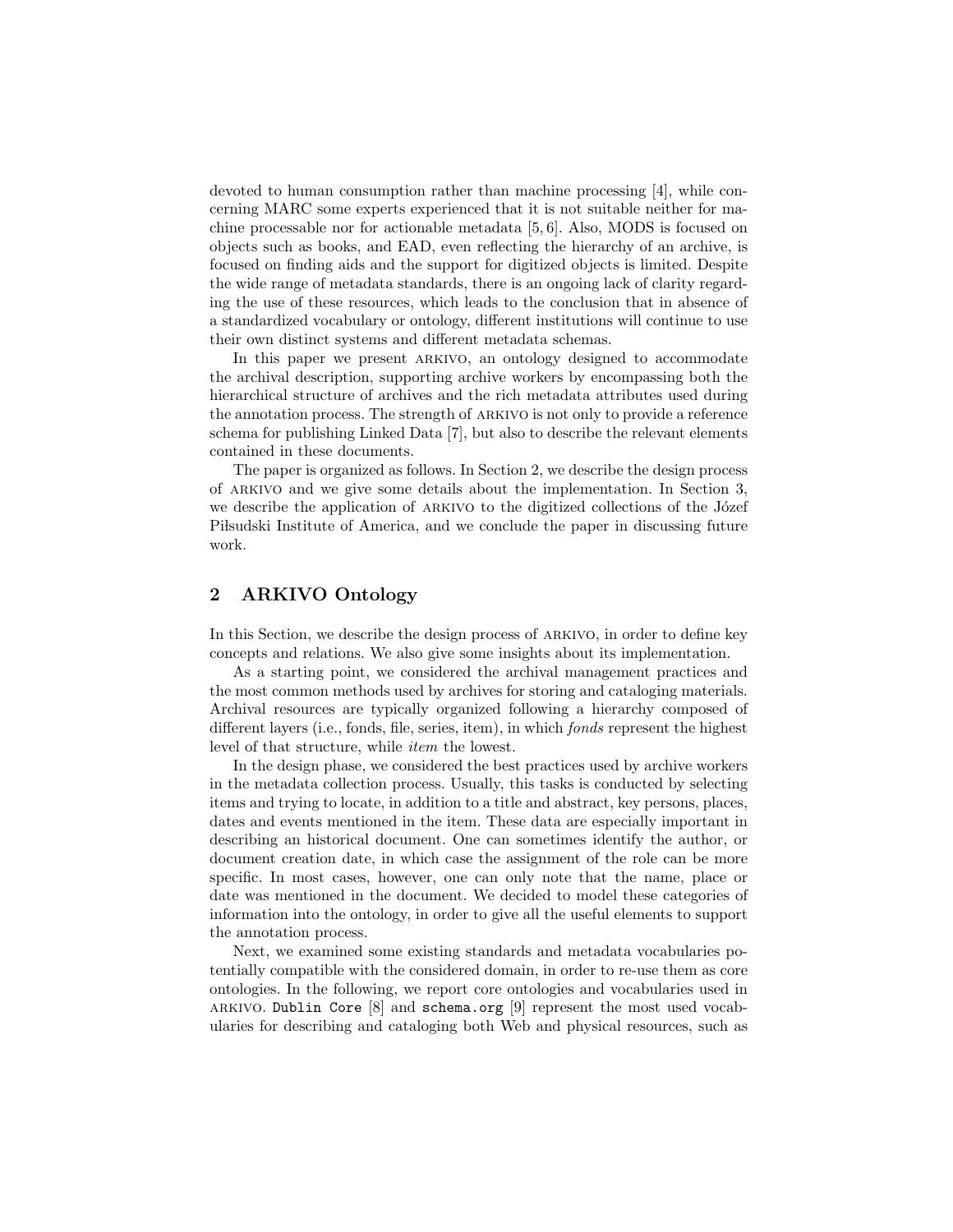Web pages and books. Due to the generic nature of their terms, we also refer to BIBO<sup>5</sup> ontology in order to have a detailed and exhaustive document classification. Concerning the description of personal information, we decided to use FOAF<sup>6</sup>, a widely used vocabulary to describe persons as well as organizations. ARKIVO uses also Geonames<sup>7</sup> ontology for linking a place name to its geographical location and LODE [10] ontology which is one of the most often-used model for publishing events as Linked Data.

arkivo has been developed using the OWL 2 DL language [11]. In the following, we report some implementation details of the ontology<sup>8</sup>. The main classes in ARKIVO are Collection, which represents the set of documents or collections, and Item, which is the smallest indivisible unit of an archive. In order to describe the structure of the archive, different subclasses of the class Collection are modeled, namely the subclasses Fonds, File and Series. Using existential quantification property restriction (owl:someValuesFrom), we defined that the class Item as the class of individuals that are linked to individuals in the class Fonds by the isPartOf property, as shown below using the DL syntax [12]

### *Item*  $\sqsubseteq$  ∃ *isPartOf.Fonds*

This means that there is an expectation that every instance of Item is part of a collection, and that collection is a member of the class Fonds. This is useful to capture incomplete knowledge. For example, if we know that the individual 701.180/11884 is an item, we can infer that it is part at least of one collection.

Moreover, we defined some union of classes for those classes that perform a specific function on the ontology. In this case, we used  $\text{owl:unionOf}}$  constructor to combine atomic classes to complex classes, as we describe in the following:

#### $Create Thing \equiv Collection \sqcup HistoricalEvent \sqcup Item$

This class denotes things created by agents and it includes individuals that are contained in at least one of the classes Collection, HistoricalEvent or Item.

#### $Named Thing \equiv Place \sqcup Date \sqcup Agent$

It refers to things, such as date, place and agent, that are related to individuals in the CreativeThing by the object property isMentionedIn, and it includes individuals that belong to at least one of the classes Place, Date or Agent.

### 3 Case Study: the Józef Piłsudski Archival Collections

We applied the ARKIVO ontology to describe the archival holdings, partially digitized, of the Pilsudski Institute of America. In order to support data integration process of combining data residing at different sources, we used external identifiers. In this way, the resources of Pilsudski Digital Archival Collections have been linked to external

<sup>5</sup> http://bibliontology.com/

 $^6$  http://www.foaf-project.org/

<sup>7</sup> http://www.geonames.org/ontology

<sup>8</sup> The full arkivo documentation is available at https://github.com/ArkivoTeam/ ARKIVO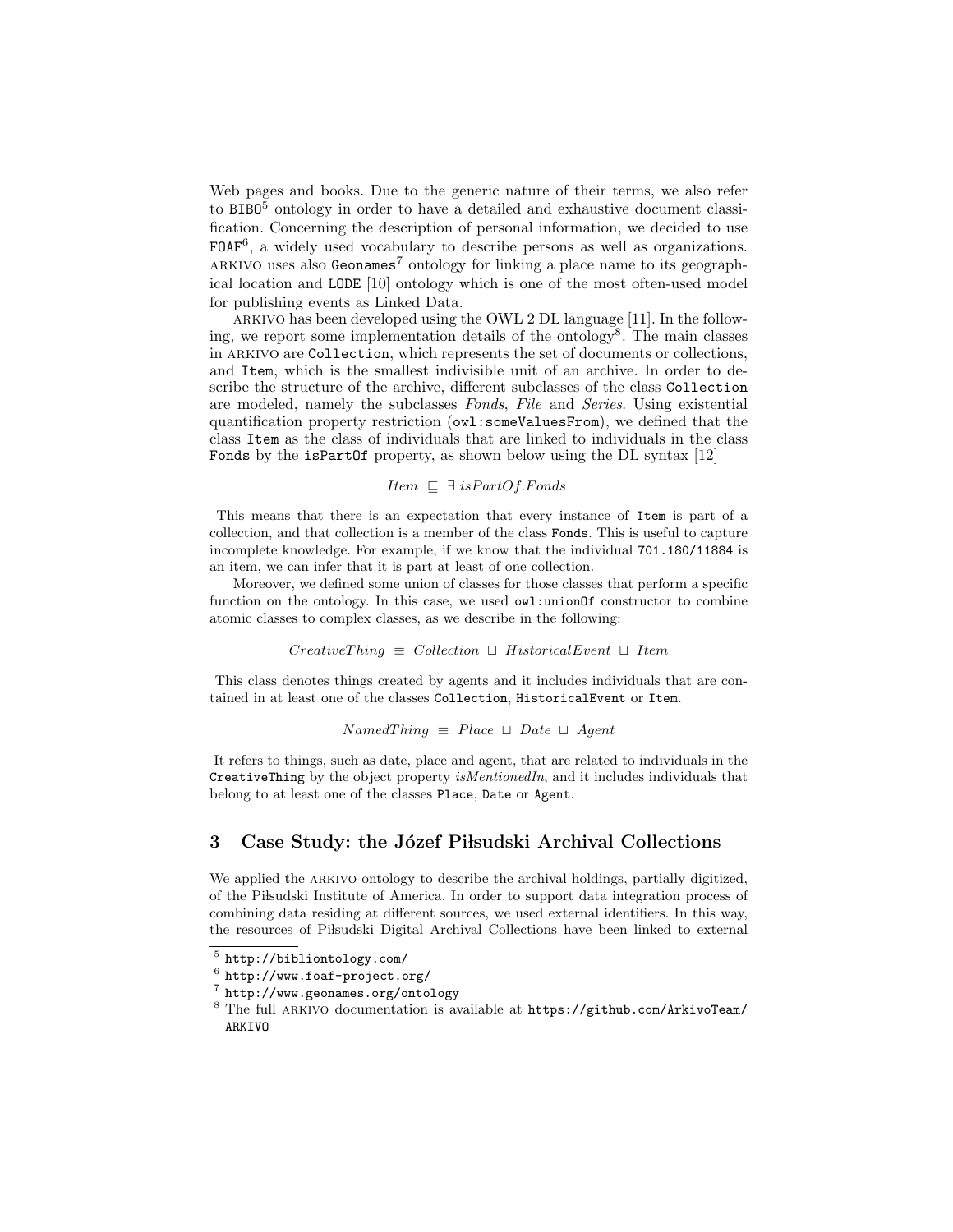

Fig. 1. Graphical representation of archival collections data using ARKIVO.

datasets of the Linked Data Cloud in order to enrich the information provided with each resource. We selected, among others, Wikidata<sup>9</sup>, DBpedia<sup>10</sup>, and VIAF (Virtual International Authority File)<sup>11</sup>, as the most common source of identifiers of people, organizations and historical events.

In Figure 1, we report an example of individuals and properties stored in the Pilsudski digital archive, and how these data can be connected to resources belonging to external datasets. The individuals are drawn as labeled ellipses, object properties between individuals are shown as labeled edges, while boxes represent data properties related to individuals. Looking at this figure, we can see that the fonds "A701.025" is stored by the organization "Pilsudski Institute of America" and it has different data properties, such as its title, i.e., Wojny Polskie, its creation start date, i.e., 1914, and end date, i.e., 1984. The object property isAbout reveals the main topic addressed in this fonds, represented by the individual "R10001", which has its title, i.e., Kampania wrześniowa, and its date, i.e.,1939. The individual "R10001", which belongs to both the class HistoricalEvent and the class Subject, is in relationship to the DBpedia's instance "Invasion of Poland" through the property owl:sameAs, which indicates that these two URI references actually refer to the same thing. The integration with external dataset, such as DBpedia, makes it possible to discover and share information.

The archival collections of the Pilsudski Institute of America can be effectively explored and queried at  $http://standog.vuotto.tech/#/databases/arkivo_x3^{12}$ . The triple store has been implemented using Stardog 5 Community edition [13].

 $^9$  https://www.wikidata.org/wiki/Wikidata:Main\_Page

 $10$  https://wiki.dbpedia.org

 $11$  https://viaf.org

<sup>&</sup>lt;sup>12</sup> We provided a test user with username user\_test and password test4jpi.